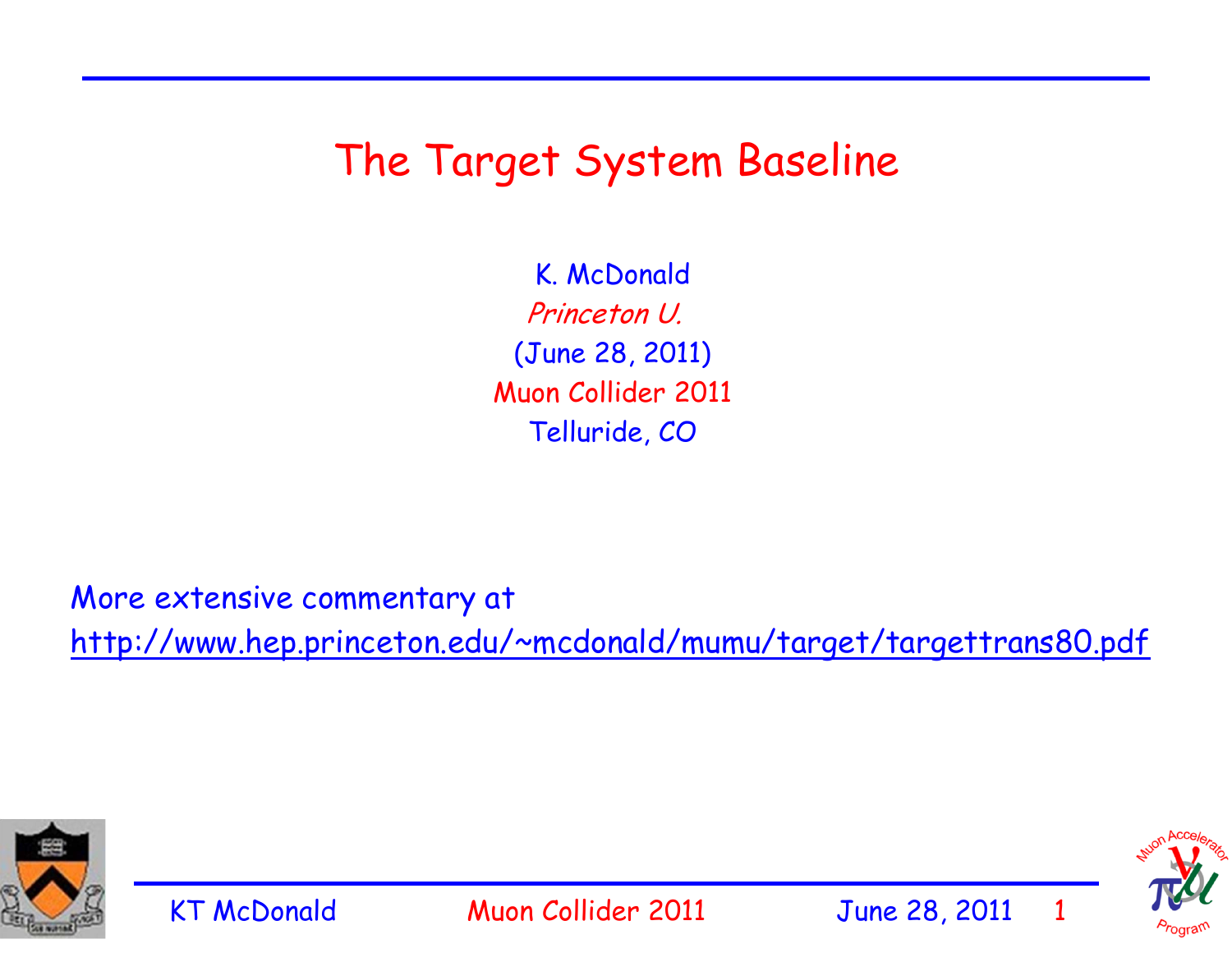#### Baseline Concept

Present baseline concept is described in

http://www.hep.princeton.edu/~mcdonald/mumu/target/target\_baseline\_v3.pdf

#### Present Target Concept



Figures related to the baseline configuration are at

http://www.hep.princeton.edu/~mcdonald/mumu/target/baseline\_figures.pptx

Figures by Phil Spampinato from Study 2 are at

http://www.hep.princeton.edu/~mcdonald/mumu/target/phil\_figs.pptx



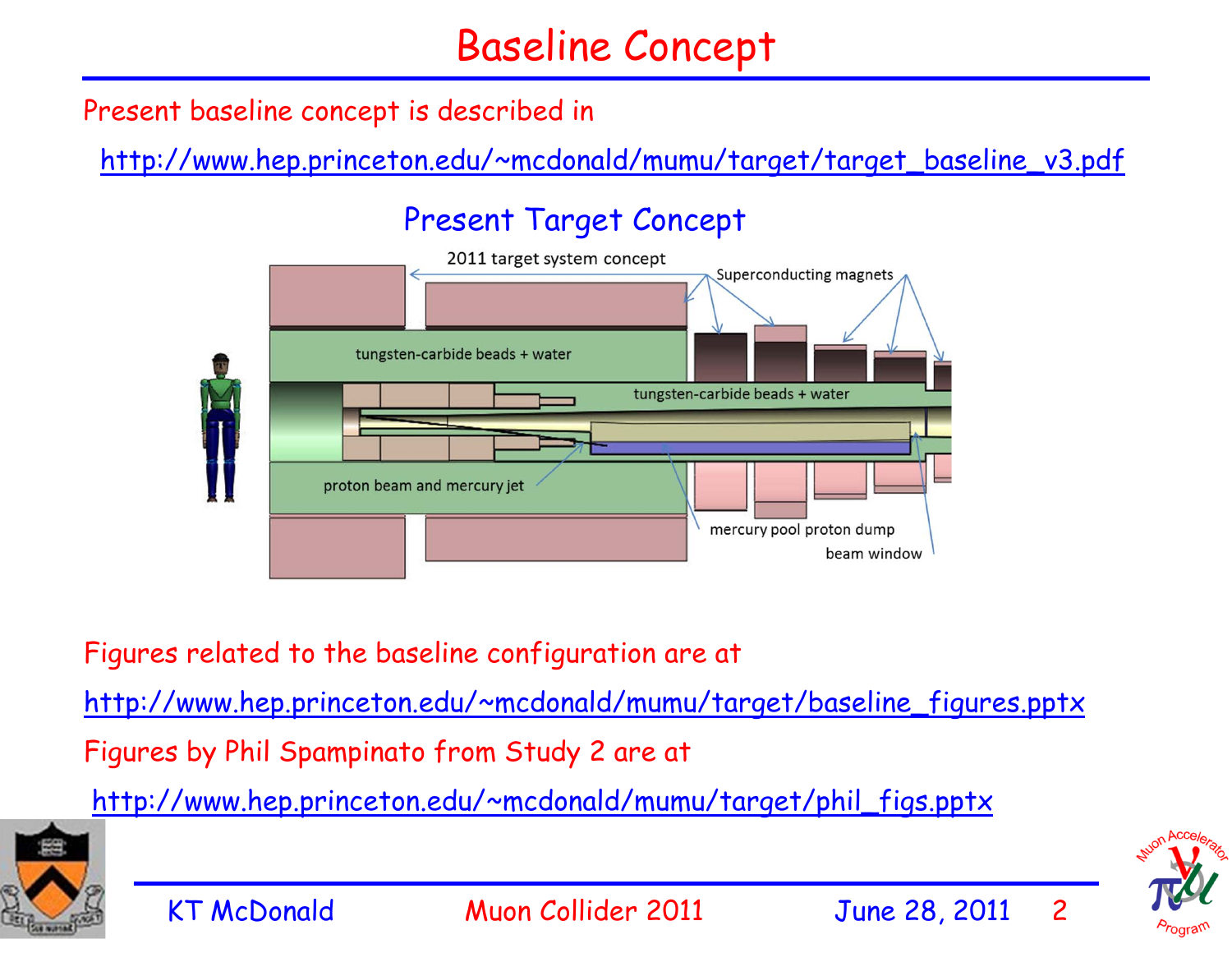#### Baseline Proton Beam Parameters

| Proton-beam energy                        | 8 GeV                                              |
|-------------------------------------------|----------------------------------------------------|
| Rep rate (Neutrino Factory)               | $50$ Hz                                            |
| Rep rate (Muon Collider)                  | 15 Hz                                              |
| <b>Bunch structure (Neutrino Factory)</b> | 3 bunches, 240 usec total                          |
| Bunch structure (Muon Collider)           | 1 bunch                                            |
| Bunch width                               | $2 \pm 1$ ns                                       |
| Beam radius                               | $1.2$ mm (rms)                                     |
| Beam power                                | 4 MW (3.125 $\times$ 10 <sup>15</sup> protons/sec) |

The final focus of the proton beam has been little considered, but its configuration must be compatible with the design (and installation with the target system.



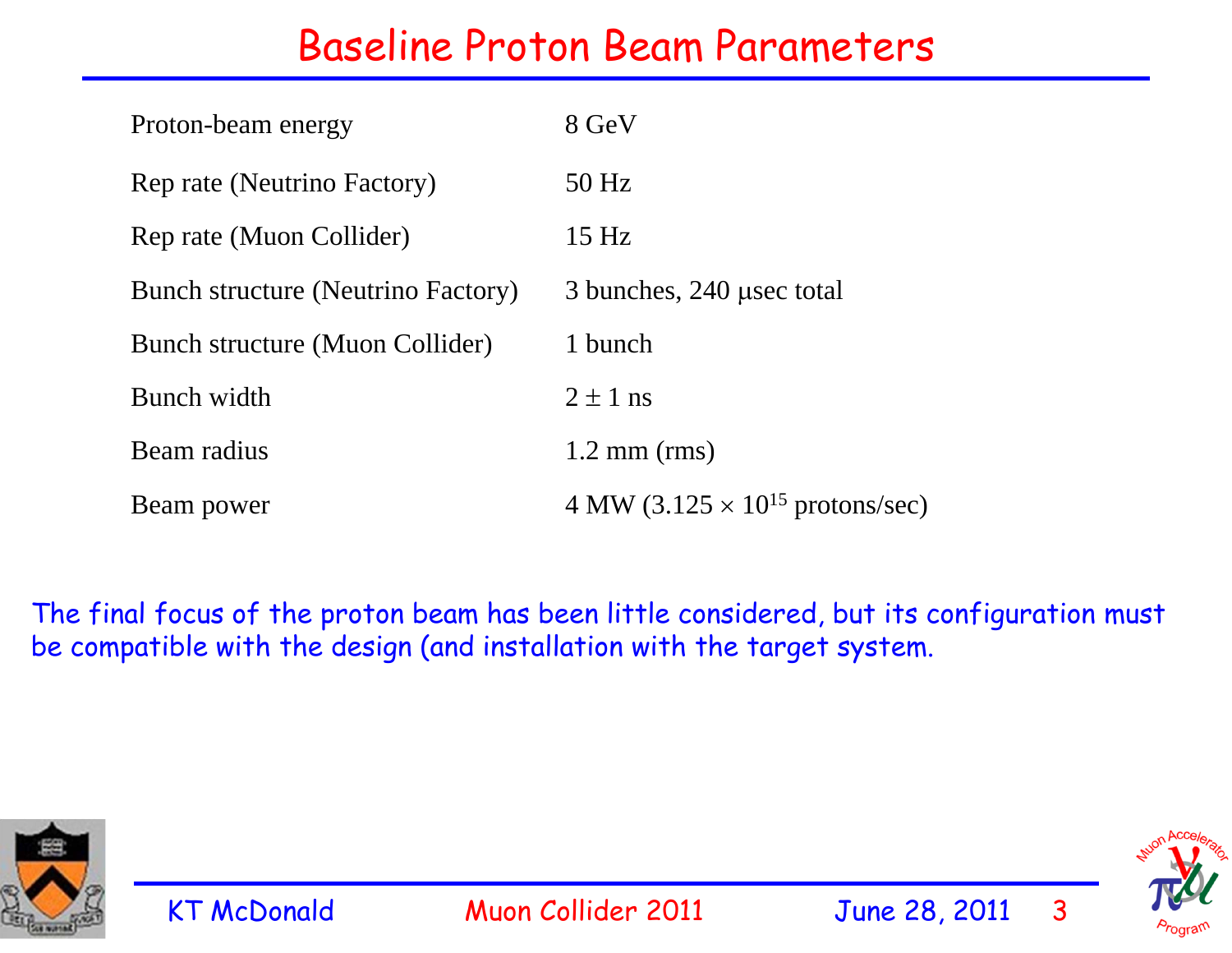# Final Focus

Basic specs of final focus:

Proton beam energy = 8 GeV. Transverse, geometric emittance =  $5 \mu m$  (rms) =  $\sigma^2$ / $\beta^*$ https://www.ids-nf.org/wiki/FrontPage/Documentation?action=AttachFile&do=get&target=IDS-NF-020-v1.0.pdf (p. 224) Spot size,  $\sigma$  = 1.2 mm (rms).  $\beta^*$  = 30 cm. Beam divergence,  $\sigma_\theta$  =  $\sigma$  /  $\beta^*$  = 4 mrad

Air gap(?) in proton beam between end of final-focus system and target system. Can the radioactive air-handling system deal with the resulting activation of air?

Can this gap be long enough that the target system could be (dis)assembled with the final-focus system in place?

Example: if want last quad at  $z = -10$  m, beam  $\sigma = 4$  cm, so a  $5-\sigma$  clearance requires the bore of the quad to be 40 cm. Is this large bore practical? [Could use a solenoid lens rather than a quad.]



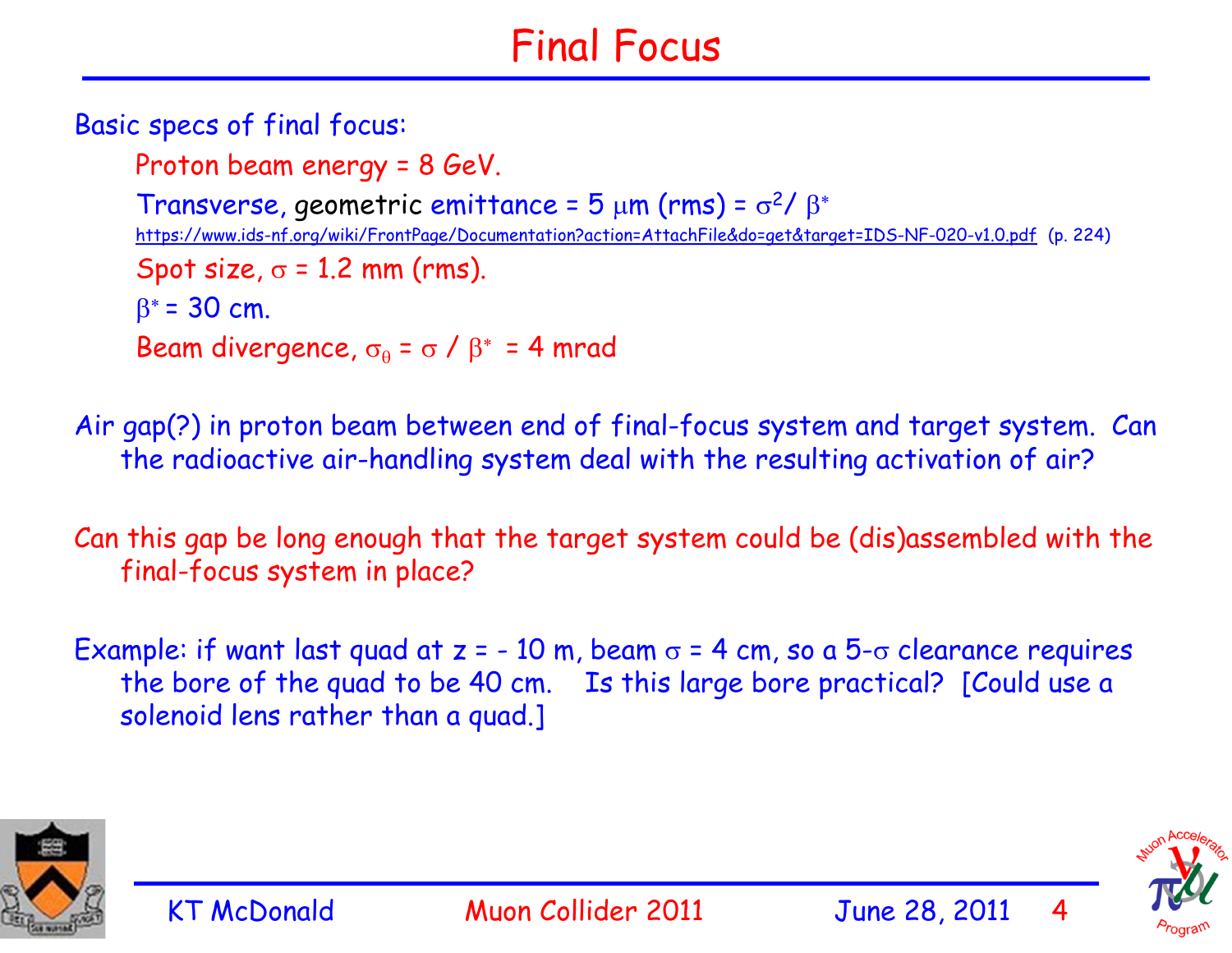#### Baseline Target System Parameters

| Target type                                   | Free mercury jet |
|-----------------------------------------------|------------------|
| Jet diameter                                  | $8 \text{ mm}$   |
| Jet velocity                                  | $20 \text{ m/s}$ |
| Jet/solenoid-axis angle                       | 96 mrad          |
| Proton-beam/solenoid-axis angle               | 96 mrad          |
| Proton-beam/jet angle                         | 27 mrad          |
| Capture solenoid field strength               | 20T              |
| Front-end transport channel field strength    | 1.5T             |
| Length of transition between 20 T and $1.5$ T | $15 \text{ m}$   |

The baseline assumes that a single proton beam impinges on the target.

The option of multiple beams is under consideration.



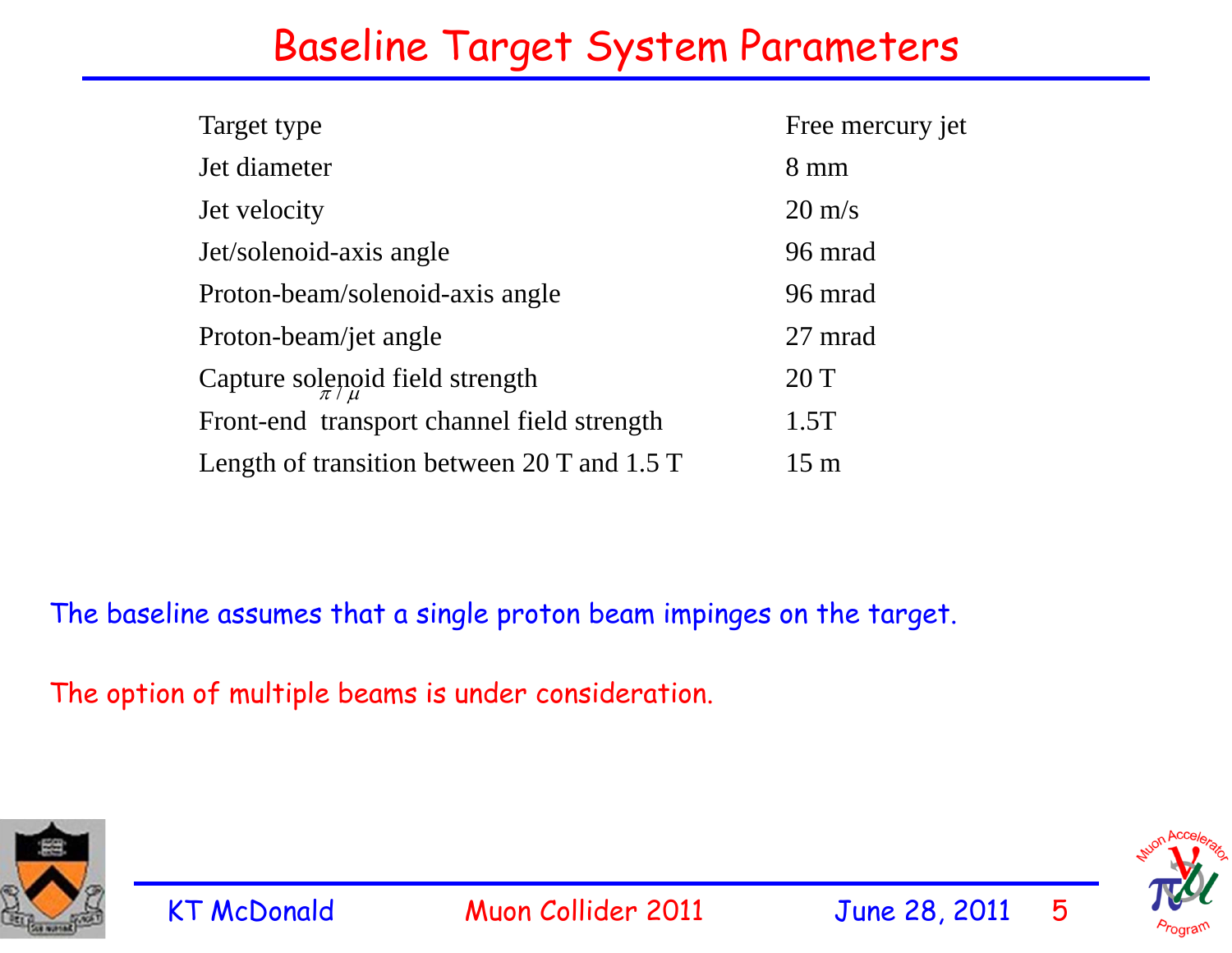# Target-System Concept from Neutrino Factory Study II



Concept basically sound, but:

Insufficient shielding of superconducting magnets from radiation.

Upstream iron plug to smooth magnetic field makes mechanics of mercury loop very difficult





KT McDonald Muon Collider 2011 June 28, 2011 6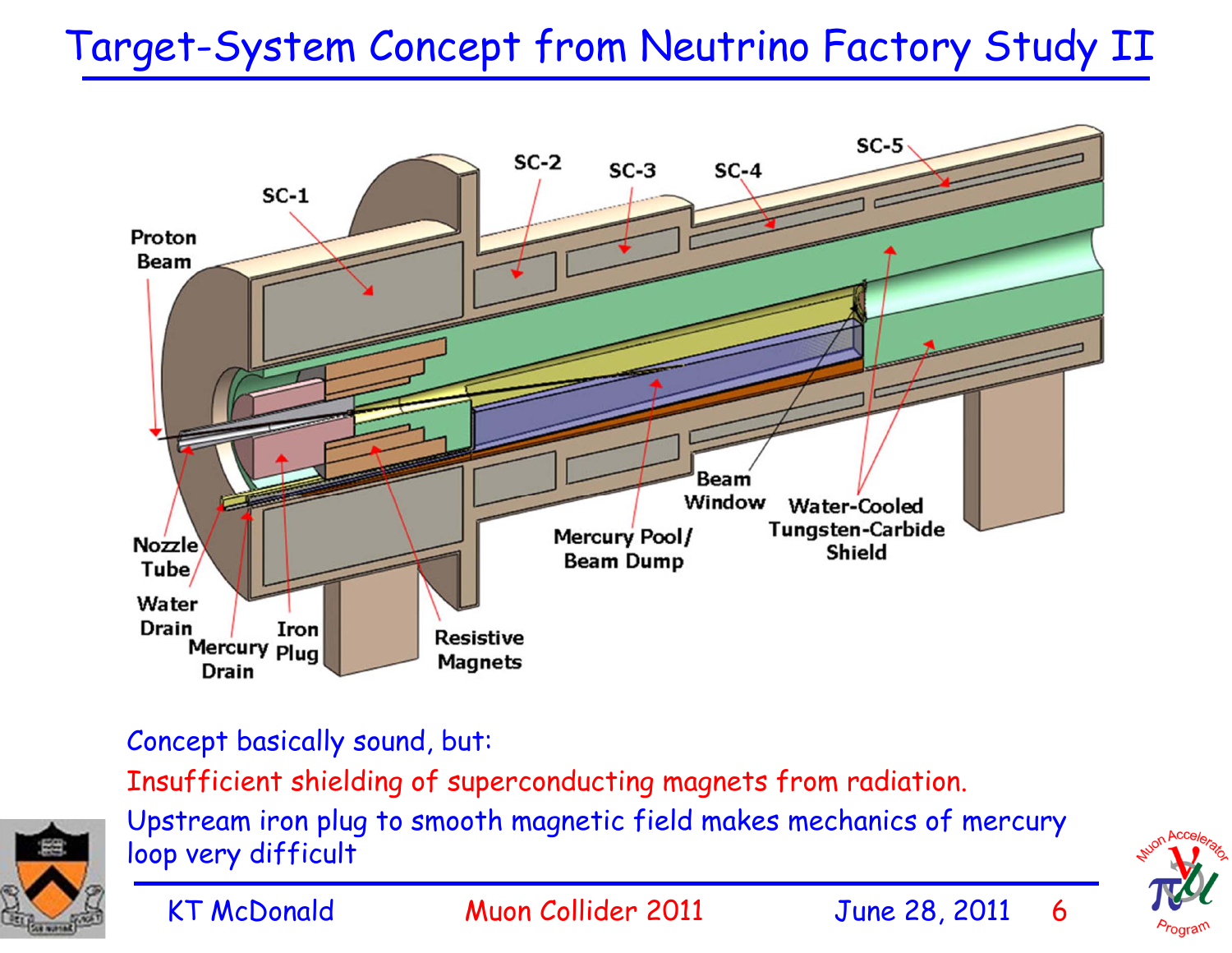#### Present BaselineTarget-System Concept



Much more tungsten carbide shielding.

No iron plug., but longer copper magnet to generate uniform 20-T field on target.



KT McDonald Muon Collider 2011 June 28, 2011

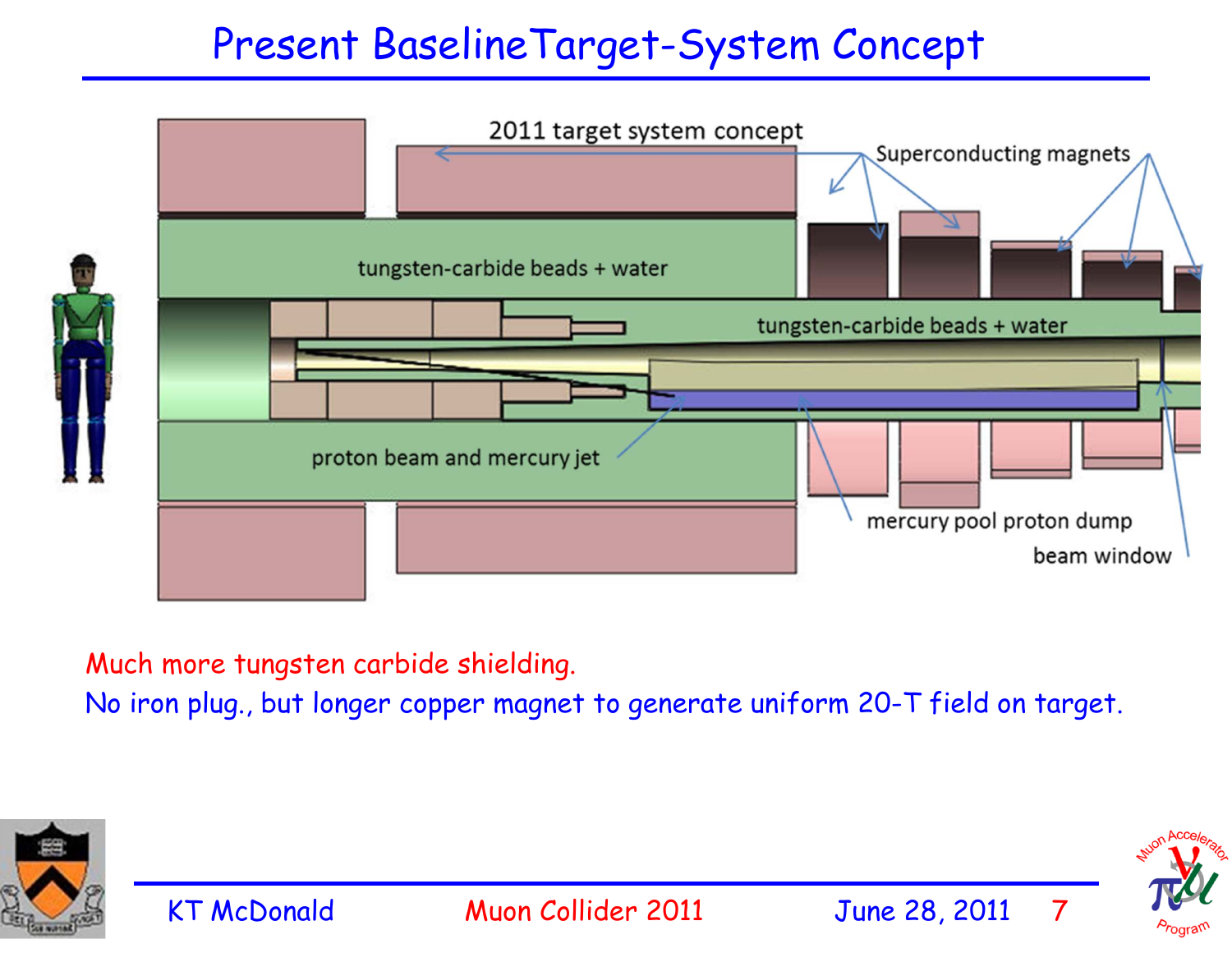### Overview of Mechanical Issues

- 1. Layout of final-focus (quads, x-y correctors, beam pipe/window).
- 2. Layout of superconducting magnets and their cryostats (+ quench-protection circuit).
- 3. Layout of tungsten-carbide (WC) shielding (+ cooling water).
- 4. Layout of the 6-T copper magnets (+ cooling water and electrical feeds).
- 5. Layout of the mercury system (nozzle, containment vessel, downstream window, mercury flow return, ….

How do these items fit together? How can they be removed for repair? (Remote handling mandatory.)

No lubricants viable in high-radiation area!



KT McDonald Muon Collider 2011 June 28, 2011 8

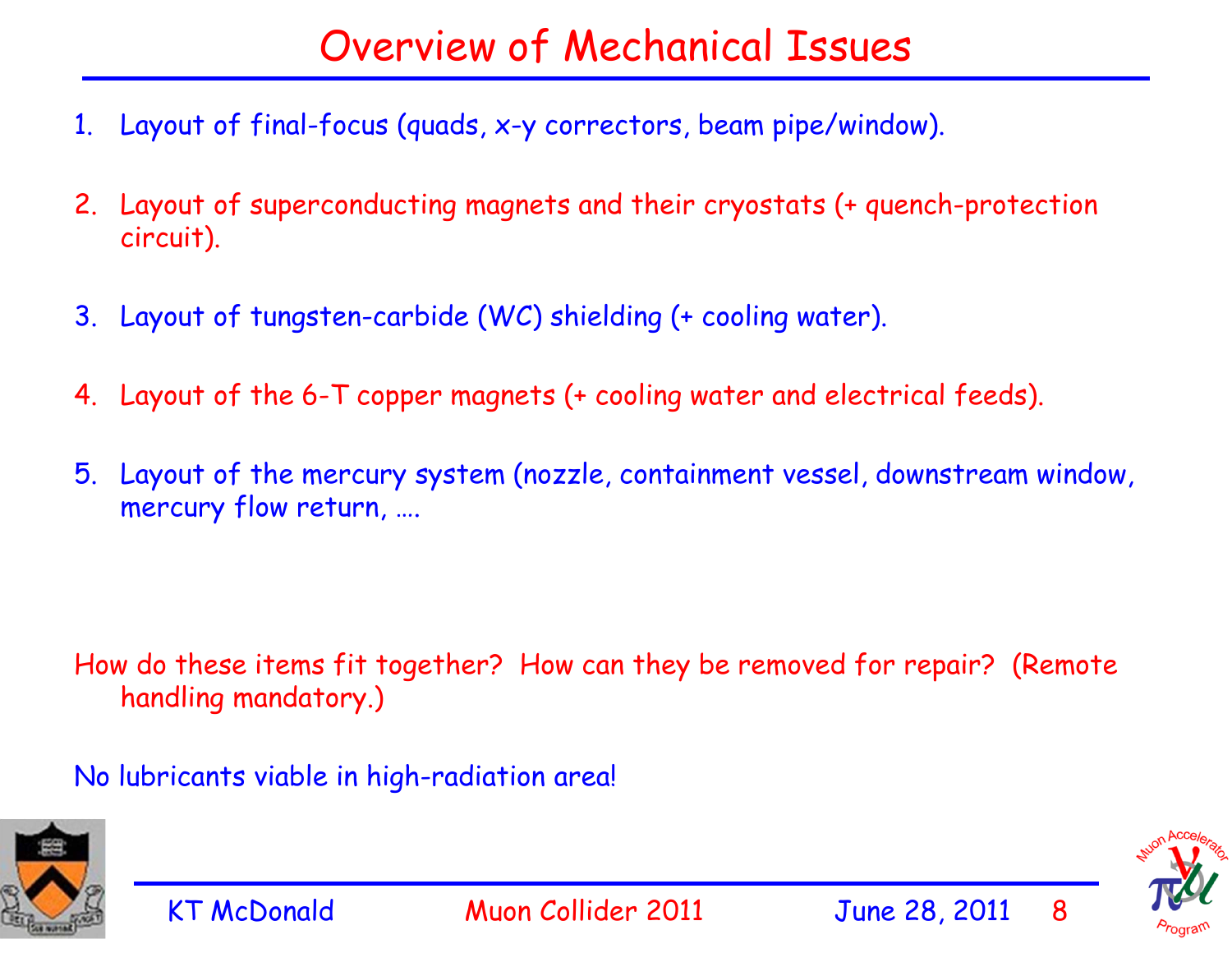# Superconducting Magnets

How are the coils arranged inside cryostats?

Braces against the strong intermagnet forces are simpler if at  $4K \Rightarrow$  Many coils per cryostat, but then must replace many coils if one fails.

Where will the substantial quench protection system be located?

Will radiation compromise the superinsulation/magnet vacuum?

#### WC Shields

The WC shields are very massive, and their containment vessels must be reinforced to minimize deformations.

The shields must be assembled inside the magnet cryostat by some kind of sliding support system. However, lubricants must be avoided in the high-radiation environment of the target system.

The cooling-water flow paths must be defined.



KT McDonald Muon Collider 2011 June 28, 2011 9

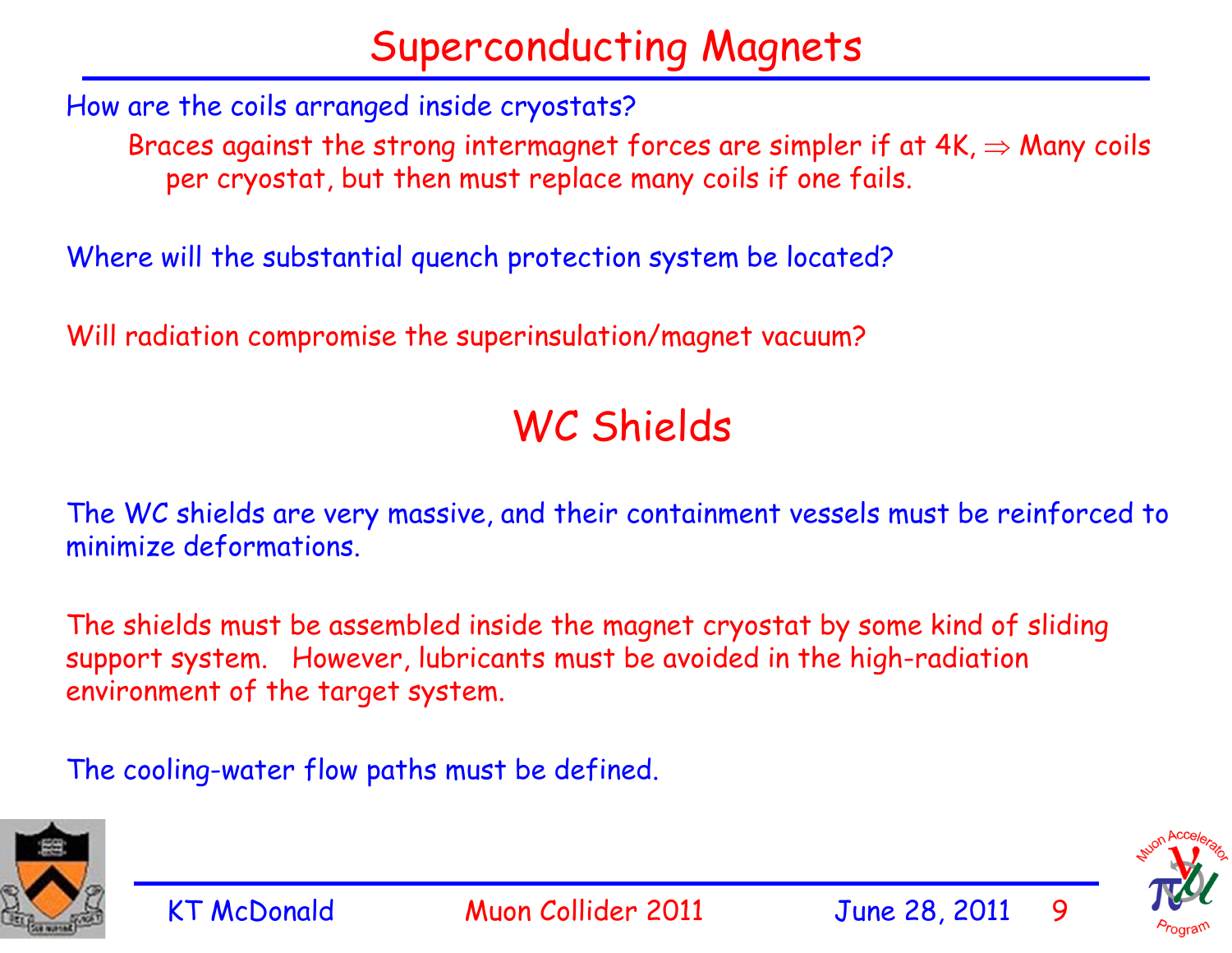# 6-T Copper Magnet

Can all services (electrical leads and cooling water connections) be on the upstream face of the coils (layer wound)?

How little shielding can there be inside the inner radius of the copper magnets? N. Mokhov quotes limit of  $10^{10}$  Gy = 100 mW/g for 10 "years" of  $10^{7}$  s each. http://www-ap.fnal.gov/users/mokhov/papers/2006/Conf-06-244.pdf

How are the copper coils supported?

#### Mercury System

Needs both primary and secondary containment vessel.

Can the secondary containment vessel be the inner surface of the WC shield? Need gas between primary and secondary vessel to permit monitor of possible Hg leak  $\Rightarrow$  No water cooling of the primary vessel,  $\Rightarrow$  Need substantial He gas flow!

What is the configuration of the Hg pool, including splash mitigation?

What is the Hg exit flow path?



What is the layout of entrance and exit beam windows?